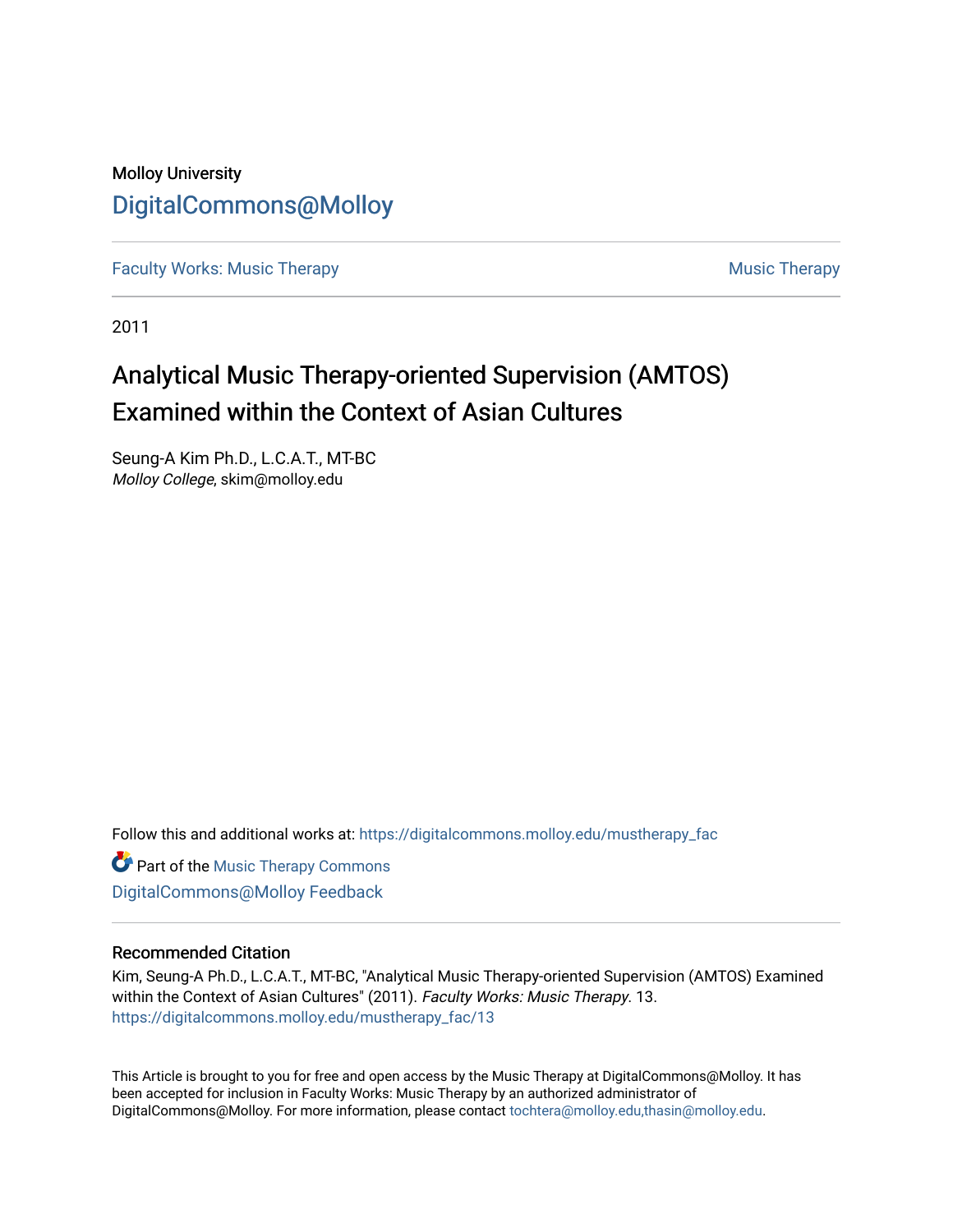

**Special Issue**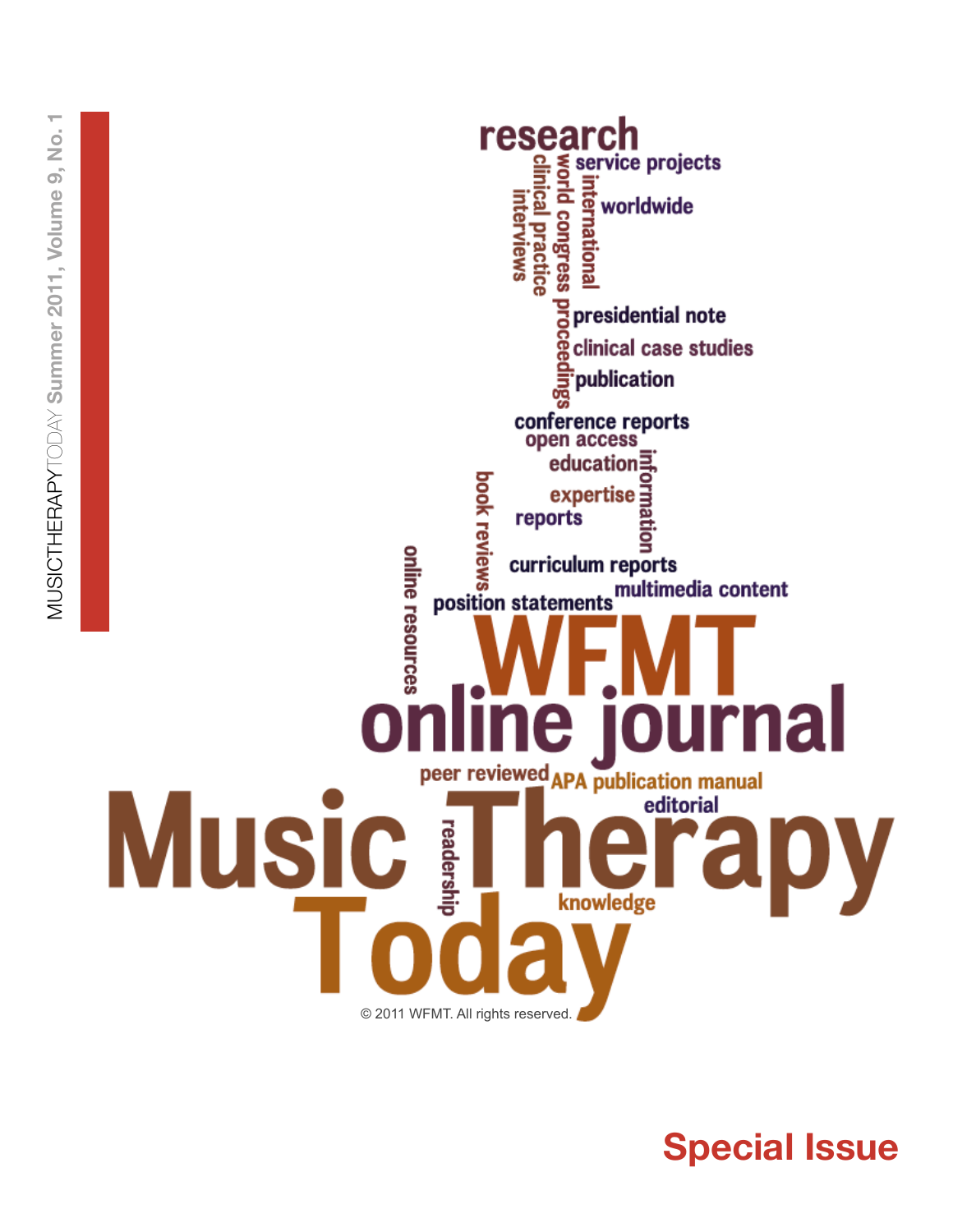

### **ANALYTICAL MUSIC THERAPY-ORIENTED SUPERVISION (AMTOS) EXAMINED WITHIN THE CONTEXT OF ASIAN CULTURES**

*Seung-A Kim*  Molloy College, NY

#### **Introduction**

Clinical supervision throughout the professional life of music therapists is essential. This paper emphasizes the benefits of Analytical Music Therapy-Oriented Supervision (AMTOS) within the context of Asian cultures. The AMTOS is designed to meet the need for continual growth on the part of the supervisee. This includes increasing self-awareness, nurturing the inner music and freeing creative energy of the supervisee, while also helping to manage culture-related countertransference, maintain his/her 'psychohygiene' (Jahn-Langenberg, 2001), and demonstrate the use of music as a selfhealing mode. In developing my supervision model, I have been influenced and my personal experience with AMT training (Priestly,1975; 1994), and my experience both as a clinical supervisor and an academic supervisor.

#### **AMTOS and Asian Music Therapists**

Music therapy stems from western philosophy, therefore it encourages the enhancement of assertiveness. expressiveness, and independence. Assertiveness is an important component in

music therapy, as it helps to further the effectiveness of the session. In addition, music therapy involves a wide range of expressions, which requires music therapists to be expressive musically and non-musically. Asian music therapists, however, are conditioned differently in the aforementioned qualities from their western counterparts (Scheiby & Kim, 2005). Traditionally Asian societies, emphasis on assertiveness and expressiveness may differ from western ideology, while interdependence and harmony are highly valued. Although there are individual differences among Asian music therapists, the discrepancy between the culture of music therapy and the culture they are accustomed to may be a significant commonality and potential impediment. For instance, there may be certain emotions that are not typically mentioned in their daily lives, and words expressing those emotions may feel unfamiliar. Specifically, there are distinctive gender roles that exist in many Asian societies, in which women are often taught to be passive rather than assertive, and men are taught to control their emotions in order to maintain their sense of pride. Both genders are taught that endurance is a